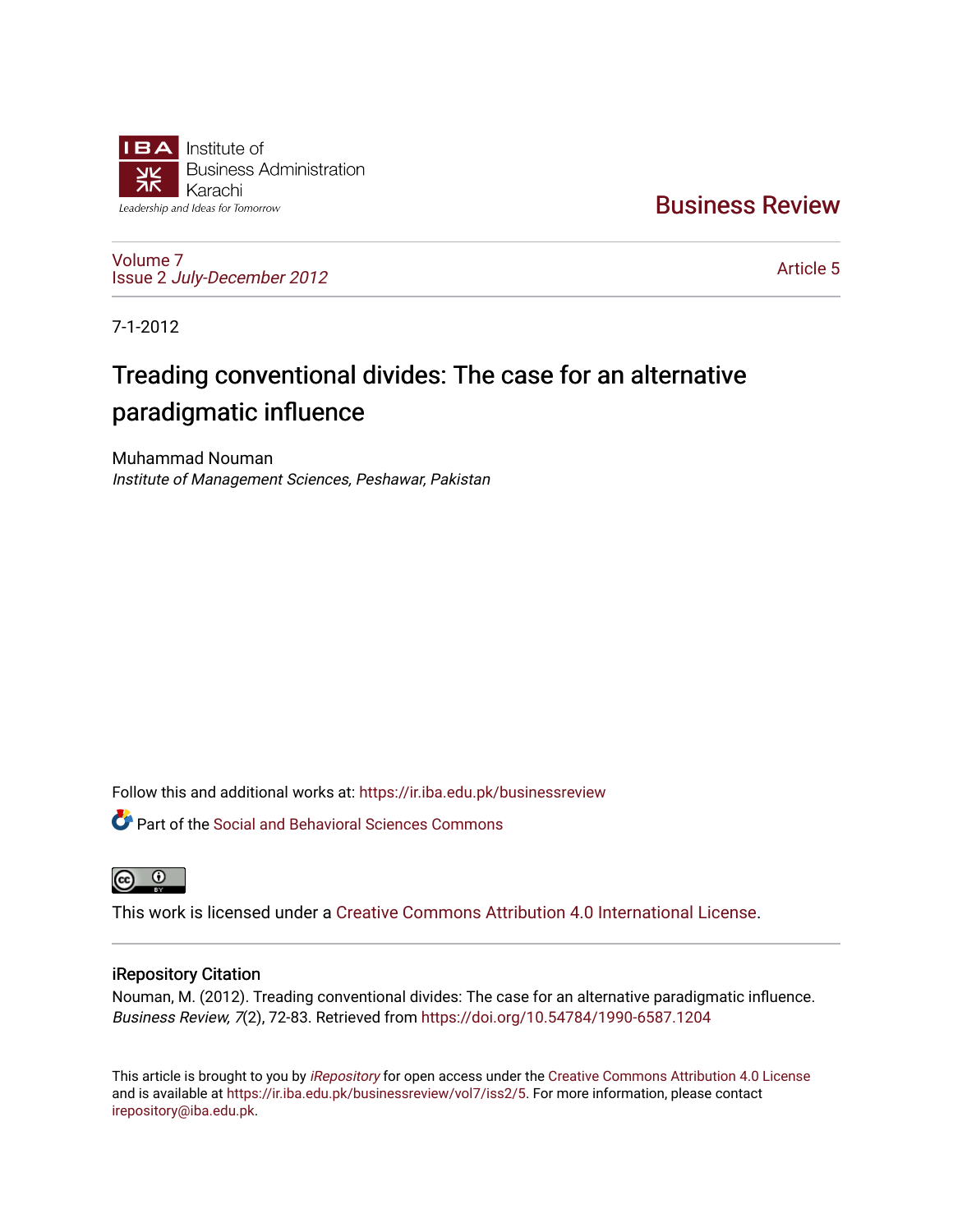# **ARTICLE**

# **Treading Conventional Divides: The Case for an Alternative Paradigmatic Influence**

Muhammad Nouman  *Institute of Management Sciences*, Peshawar, Pakistan

#### **Abstract**

*Addressing ontological and epistemological issues remains a central concern in social sciences research. However, the two traditional paradigms that help us understand the nature of reality and knowledge offer very contrasting views of the world. This has resulted in 'paradigm wars' between the positivist and phenomenological schools of thought. Consequently Pakistani researchers' perspectives have also been influenced since they tend to view their research through the 'quantitative' or 'qualitative' lens only. Using literature review this paper highlights the salient but contrasting characteristics of the two paradigms in order to acknowledge differences between them. Then it points out the often ignored similarities between positivism and phenomenology, in order to highlight the futile nature of conventional paradigm divides. Emanating from these continuing debates, critical realism is presented as an alternative paradigmatic influence for researchers in Pakistan. An interpretation of this philosophical view in terms of differentiating the natural from the social world and some limitations of this perspective are presented. The paper concludes by pointing out that critical realism does not espouse the search for absolute truth about the world, the stance taken by 'purists'. Rather it focuses on providing an understanding of the underlying causal mechanisms that can help us arrive at a picture of the world that is as close to reality as possible while acknowledging the limitations of our conceptual resources.*

**Key words:** Critical realism, Paradigm, Ontology, Epistemology.

#### **Introduction**

For any individual involved in social sciences research, two questions are of fundamental concern, answers to which will shape his/her thought process and views of the world. The first is about the nature of reality or how do we know what reality is. The second is about the nature of knowledge or what is valid/acceptable knowledge for us. Seeking answers to these questions has given rise to ontological and epistemological debates amongst the scientific community and has formed the basis for dividing it into various groups each with its own sets of philosophies/beliefs about what the world is and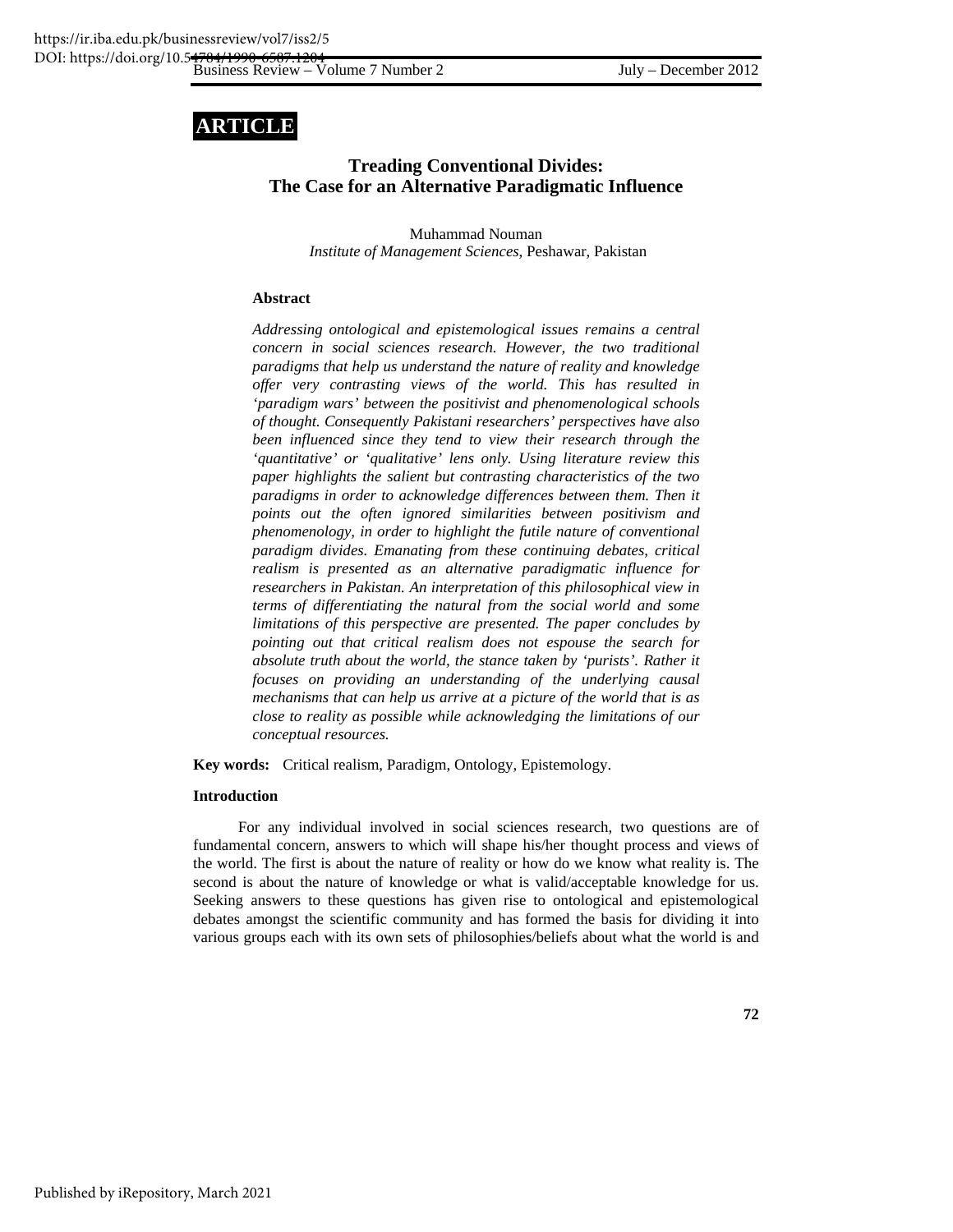how we can understand it better. Bringing in the ontological perspective, one major dimension to how we view the social world around us is by understanding the dichotomy that exists between 'objective perspectives' and 'subjective perspectives' (Burrell & Morgan, 1979). 'Objectivisim' takes up the position that social objects exist in reality external to social actors while 'Subjectivism' is the view that social phenomena are ingrained in the perceptions and actions of these actors (Saunders et al., 2006).

Taking into account epistemological considerations, two dominant stances namely positivist (also known as empiricist, logical positivism, logical empiricism, postpositivism) and constructivist (also known as interpretivist, phenomenological, naturalist) emerge. Referring to positivism Atkinson and Hammersley (1994, pp. 251) argue that *'*social research should adopt scientific method' that involves 'the rigorous testing of hypothesis by means of data that take the form of quantitative measurements'. On the other hand constructivism is the view that data or observations are a result of individuals' inputs and interpretations. Thus to account for these diverse and varying individual perspectives qualitative methods are more appropriate (Tashakkori and Teddlie (2003).

Deriving from these competing ontological and epistemological perspectives, the purpose of this paper is to present literature review to;

- Describe the nature of 'paradigm wars' (Howe, 1988) that have dominated academic debates amongst research communities
- Highlight the often ignored similarities amongst the two traditional and rival paradigms 'positivism' and 'phenomenology'
- Offer an interpretation of 'critical realism' as a paradigm by arguing for the need to have an alternative approach to research rather than continuing the needless positivism vs. phenomenology debate.

#### **The 'Paradigm Wars'**

The term 'paradigm' derives from the work of Kuhn (1970) whereby he refers to it as a set of beliefs, values, assumptions and techniques that are shared by members of a society including scientific community. This shared way of thinking as characterized by Johnson and Duberley (2000) enables us to assign unique meanings to objects encountered while dealing with the world. However, having an agreement on what the word 'paradigm' means has not been easy to find. Referring to Thomas Kuhn, Guba (1990, pp. 17) state that he 'himself used the term in no fewer than 21 different ways'

Offering a succinct and useful definition Guba and Lincoln (1994, pp. 107) describe paradigms as 'basic belief systems based on ontological, epistemological and methodological assumptions'. Paradigms point to developments in scientific practice based on the view people have about the world and the nature of knowledge in the world. They serve as frameworks comprising of theories, methods and ways of defining data (Collis & Hussey, 2003) and lay foundations of how a researcher looks at and understands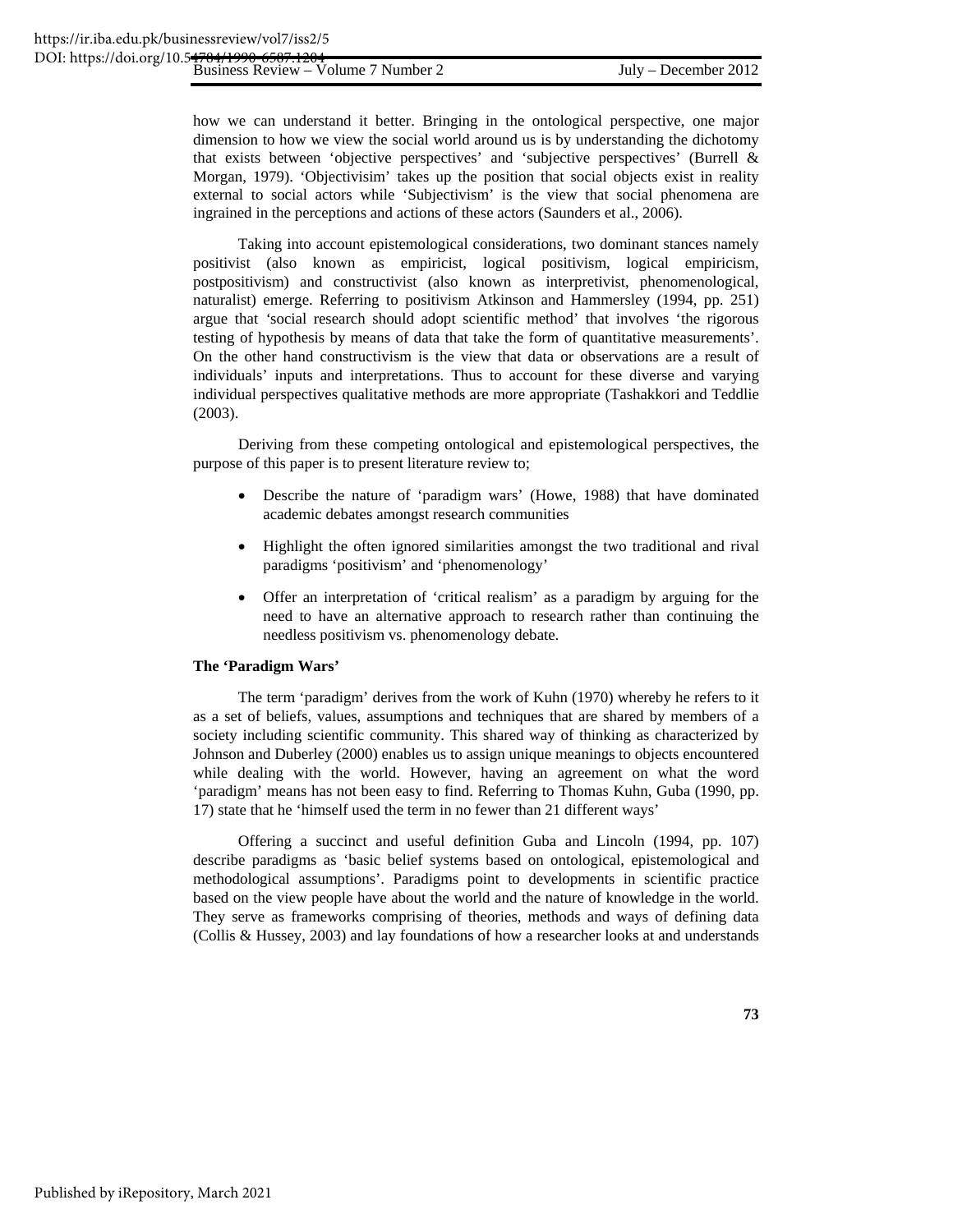|  |  | Business Review – Volume 7 Number 2 |  |  |
|--|--|-------------------------------------|--|--|
|  |  |                                     |  |  |

things around him. Highlighting the influence paradigms have on choice of research strategy Hussey and Hussey (1997) provide a useful classification adopted below:

| <b>Philosophy of Social</b><br><b>Science</b>               | Phenomenological<br><b>Perspective</b>                                      | <b>Positivist Perspective</b>                                          |
|-------------------------------------------------------------|-----------------------------------------------------------------------------|------------------------------------------------------------------------|
| <b>Ontology:</b> Focus on the<br>nature of reality          | Reality is subjective and not<br>single. It is open to how<br>people see it | Reality is objective and<br>single. It is independent<br>of researcher |
| <i>Epistemology:</i> Focus<br>on<br>the nature of knowledge | Researcher becomes part of<br>the phenomena being<br>investigated           | Researcher remains<br>independent of the<br>phenomena being studied    |
| <b>Axiology:</b> Focus on values                            | Researcher is influenced by<br>values, induces biasness                     | Researcher remains free<br>of values and biasness                      |

|                               | Case Studies           | Surveys                   |
|-------------------------------|------------------------|---------------------------|
| <b>Corresponding Research</b> | <b>Action Research</b> | Experiments               |
| <b>Strategy</b>               | Grounded Theory        | Cross-sectional studies   |
|                               | Ethnography etc.       | Longitudinal studies etc. |

\_\_\_\_\_\_\_\_\_\_\_\_\_\_\_\_\_\_\_\_\_\_\_\_\_\_\_\_\_\_\_\_\_\_\_\_\_\_\_\_\_\_\_\_\_\_\_\_\_\_\_\_\_\_\_\_\_\_\_\_\_\_\_\_\_\_\_\_\_\_\_\_

**Table 1.1:** Adopted from Hussey, J. and Hussey, R. (1997)

Table 1.1 not only identifies key differences between positivism and phenomenology but also points out the all important influence they have on a researcher's choice of ensuing research methodologies. Consequently, this begs the question which paradigm should a researcher derive from as ultimately this choice influences everything else he will do in a research study. The answer is not easy to find because of the contrasting views of the world each paradigm espouses.

Easterby-Smith et al. (2002) point out strengths and weaknesses of both philosophical perspectives. For example, in praising the positivism they suggest that it provides wide coverage of a situation; is quick and economical as well as potentially more useful for decision-makers due to more reliable findings. On the contrary lack of flexibility and deeper understanding of processes from people's point of view are some of the limitations. Additionally, since quantitative studies tend to focus more on what is going on or what has been going on in a particular situation, they can potentially be of less use to decision-makers who want to infer changes for the future or a future course of action. In praising phenomenology the paradigm's ability to capture change over time, provide the individual's perspective or understand meaning and contribute to theory are pointed out. However, time consuming data collection process, difficulties in organizing and analyzing data and highly interpretive nature of meaning a researcher associates to findings and results are sited as some of the limitations.

Elaborating on differing perspectives Tashakkori and Teddlie (2003) point out three broad categories of researchers in social and behavioural sciences; (a) those with postpositivist orientation, (b) those with constructivist orientation and (c) mixed methodologists who work with pragmatism and transformative-emancipatory paradigms. Morse (1991) uses the terms 'QUANS' and 'QUALS' to describe the two opposing groups of researchers. According to Denzin and Lincoln (1994) it was the time-period 1950 – 1970 termed as 'Golden Age' that exposed positivism. The traditional paradigm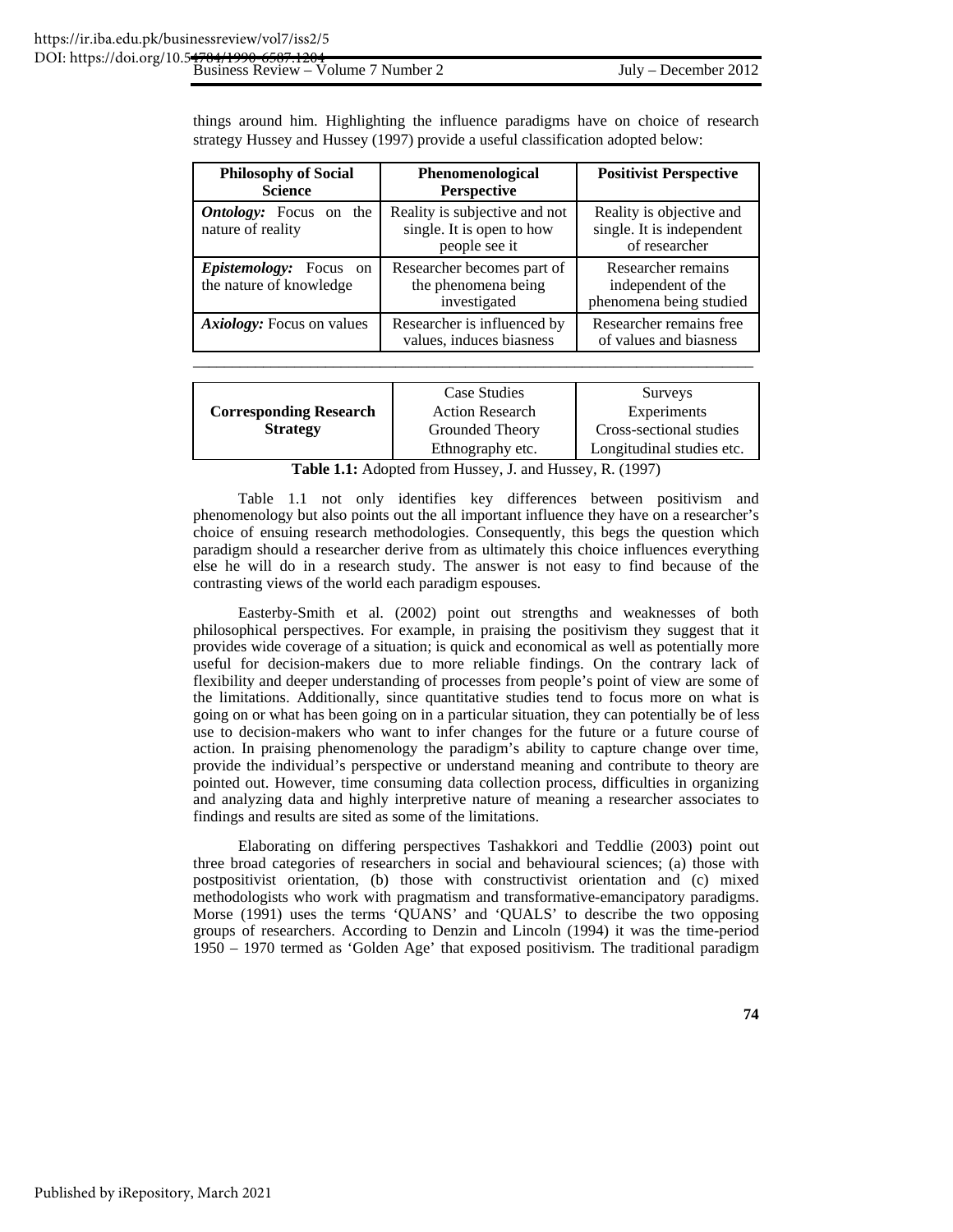was considerably undermined as a dominant philosophy of science (Reichardt & Rallis, 1994) because of its weakness in addressing some of the deeper issues of social sciences. Addressing these concerns resulted in emergence of postpositvism characterized as being influenced by values and theories the researcher adheres to and his/her understanding of reality, views also held by mixed methodologists Taskakkori and Teddlie (2003).

It has been more than a century since proponents of quantitative and qualitative research paradigms have argued in favour of their respective philosophy. This resulted in emergence of purists on both sides (Campbell & Stanley, 1963; Lincoln & Guba, 1985). For quantitative purists social phenomena should be studied the same way as scientists study physical phenomena (Ayer, 1959; Popper, 2002). There has been the widespread view that only quantitative data is valid and of high quality. Nagel (1986) suggests that one should be able to generalize inquiries conducted in social science without the restrictions of time and context. Describing role of quantitative researchers Johnson and Onwuegbuzie (2004) suggest that they should always attempt to eliminate bias and remain detached from the objects of study. Their purpose should be to empirically test stated hypotheses about our views of the world

On the other hand purists who strongly favour qualitative approaches have traditionally argued for the supremacy of constructivism, idealism, relativism, humanism, hermeneutics (Guba & Lincoln, 2005; Schwandt, 2000). Some of the criticism they put forward is concerning 'context stripping' that quantitative research applies in order to remove certain variables that might influence results otherwise. This puts into question generalizability of the study (Guba & Lincoln, 1989). Another argument relates to the assertion that the theory a quantitative researcher would like to test using a hypothesis is external to the setting/context it is being applied to. In order for theories to be valid they should be qualitatively 'grounded' in the particular setting/context rather than being imposed from the outside (Glaser & Strauss, 1977; Strauss & Corbin, 1998). Another criticism mounted on positivists is that facts accumulated from a supposed objectiveoriented mindset of the researcher are relevant within a particular theoretical framework that originally formed the basis of hypothesis. This in return undermines the very issue of objectivity that quantitative research professes. Thus philosophers like Popper (2002) reject the concept of 'theory verification' and rather favour 'theory falsification' because of growing concerns that although a theory can be used to derive facts by way of deduction it is not possible to arrive at an overarching theory using facts by means of induction.

#### **Commonalities and Philosophical Debates**

The realm of social sciences seems more worried than natural sciences about the choice of methodologies for research (Meehl, 1978). The long-prevailing disagreements between the two dominant research philosophies have continued for so long that they have put forth the notion of 'incompatibility' of the two (Howe, 1988). This perception has been based on the contention that both quantitative and qualitative research paradigms along with their ensuing research methods can not and should not be mixed together. However, there are many who challenged this assertion by reminding us that mixed methods were already being used in many areas of research (Patton, 2002). Also, critics of the 'purist' school of thought highlight the similarities that exist between the two research philosophies as well as engage in philosophical debates that try to counter the epistemology-method link. Howe (1988) went on to question the so-called wisdom behind 'paradigm wars'.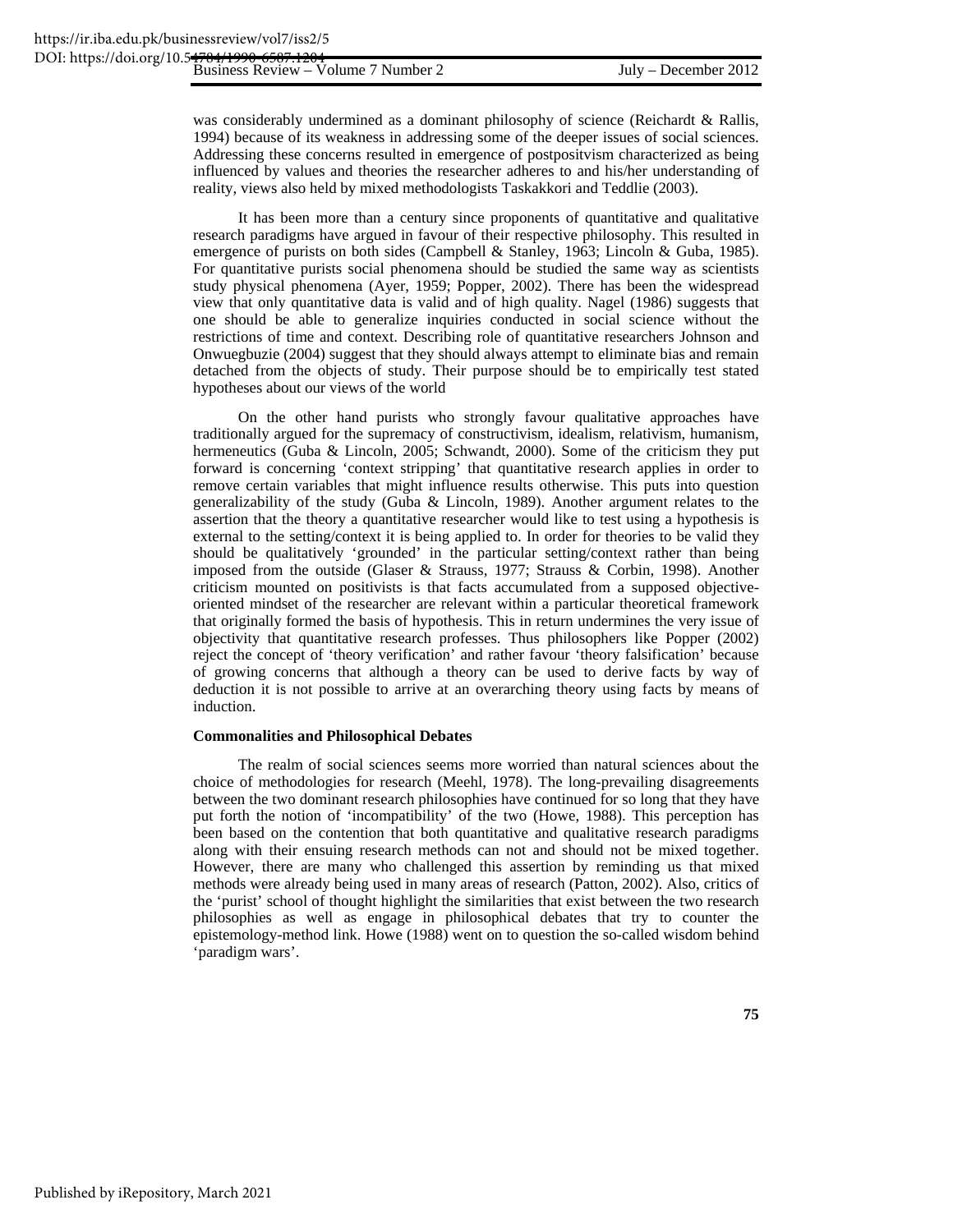#### Business Review – Volume 7 Number 2 July – December 2012 DOI: https://doi.org/10.54784/199

Looking at similarities Sechrest and Sedani (1995, p. 78) assert that both the quantitative and qualitative methodologies 'describe their data', develop 'explanatory arguments from their data', and attempt to explain 'why the outcomes they observed happened as they did.' Essentially all research within social sciences domain studies human beings in the context of their environments (Biesta & Burbules, 2003) that is regardless of having a quantitative or qualitative leaning. Interestingly, while highlighting differences between the two paradigms, there are some who inadvertently make a case for commonalities. For example, addressing the issue of lack of context in quantitative studies, that is considered by qualitative research proponents to be a major limiting factor Bednarz (1985) points out that multivariate statistics has rapidly developed thus allowing quantitative researchers to address context limitations more and more as well.

Making a case for getting beyond the traditional divides Johnson and Onwuegbuzie (2004) point out the 'increasingly interdisciplinary, complex and dynamic' nature of today's research. Howe (1988; 1992) advocates the need to separate epistemological considerations for a study from issues of research methods selection so that a researcher can use qualitative methods in quantitative studies and vice versa. However, it needs to be borne in mind that the 'compatibility' of research procedures/techniques does not mean that the debate over differences in epistemologies are over. Rather, proponents of the 'compatibility thesis' bypass the traditional philosophical divide by essentially questioning the usefulness of such divisive debates. Further elaborating on the issue of why traditional paradigm divides might be of little use, authors like Onwuegbuzie and Teddlie (2003) point out that the 'logic of justification' should not be confused with choice of research methods (data collection and analysis) a researcher employs. Taking this further Newman et al. (2003) advocate that the choice of data analysis techniques instead of being influenced by epistemological considerations should stem from purpose of research or questions the researcher seeks to answer.

Onwuegbuzie (2000, pp. 2) stresses the need for epistemological and paradigmatic 'ecumenicalism'. He suggests that although positivists profess the concept of science to mean 'confirmation', 'falsification' and 'objectivity', they forget that many decisions of a quantitative study are taken by researchers (human beings). Some of these decisions include issues of what to study, what instruments and tests to use, what conclusions/interpretations to draw and what findings to consider as significant or useful. These 'human' decisions are subjective in nature since they involve personal judgments. And it is not just quantitative researchers who have been prone to debates. Qualitative research has not been immune either. For example, qualitative purists like Guba (1990) point at the fact that they use relativism to accommodate the perspective of every individual or group to demonstrate subjectivity and generate multiple realities. However, as Johnson and Onwuegbuzie (2004, pp. 16) suggest any such account should be termed 'subjective reality' or 'intersubjective reality' rather than being called reality alone.

#### **Critical Realism: An Alternative Paradigm**

The discussion so far leads to the conclusion that the debate over traditional and long-standing philosophical perspectives of the world has been carrying on for many years with seemingly no end in sight. Consequently this has led some researchers to draw valuable lessons and suggest alternative paradigms and views about how we can understand the world around us better. Realism as an epistemological stance asserts that what our senses show us as reality is the truth however objects exist around us regardless of whether we as humans can sense them or not (Saunders et al., 2006).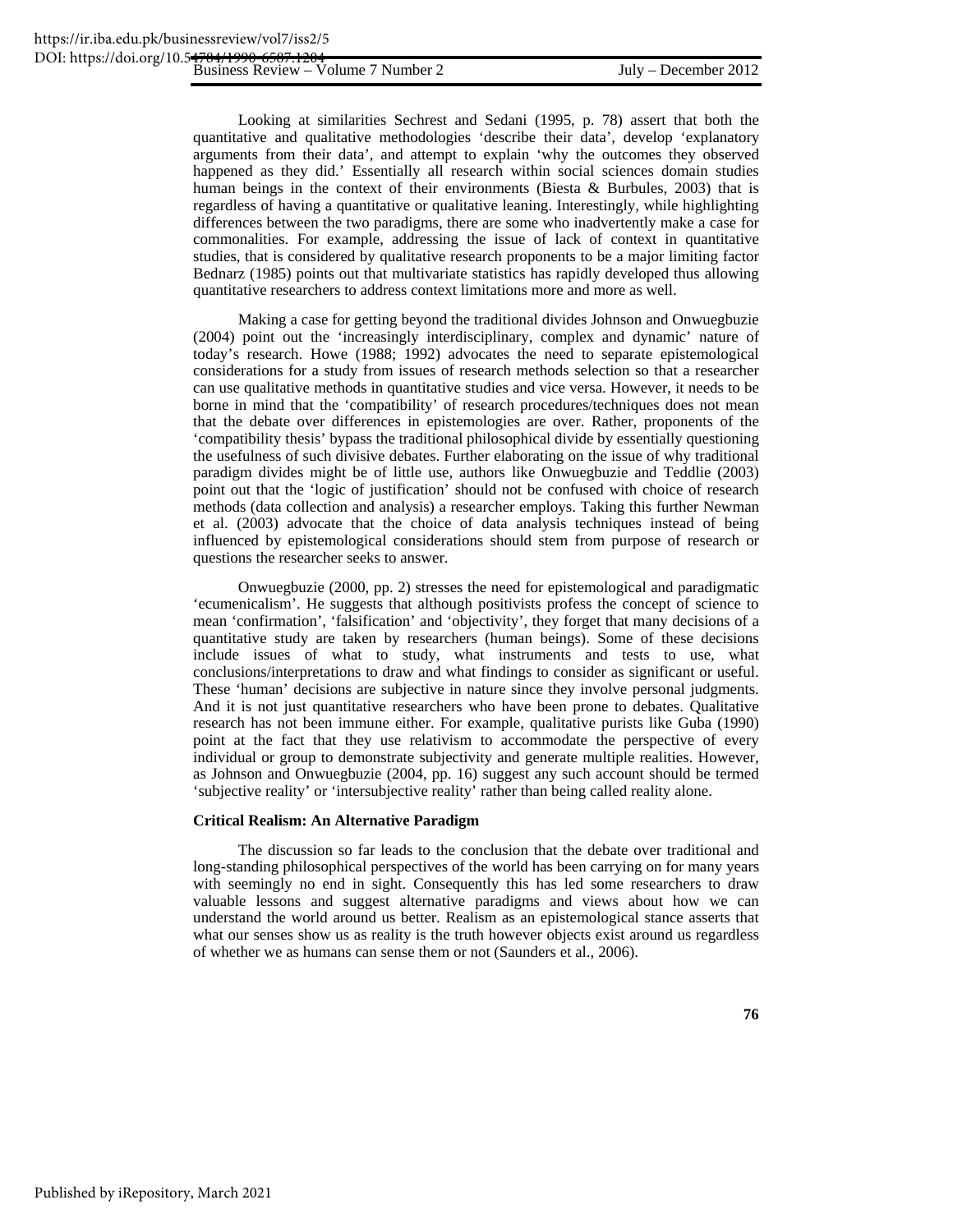By stressing the notions that reality exists independent of the human mind and that researchers need to adapt scientific approaches to studying data in order to create knowledge, realism demonstrates strong characteristics of positivism. However, Johnson and Duberley (2000) signal caution against this overly simplified comparison. Part of the confusion stems from that fact that 'realism' as a term did not have a clear, single and agreed upon meaning for quite some time. Haack (1987) highlighted this ambiguity surrounding the term by reminding us that realism has had quite a few variants. For instance when looking at realism in the context of science and scientific theories terms like 'Theoretical Realism,' 'Cumulative Realism,' 'Progressive Realism' and 'Optimistic Realism' have been mentioned. On the other hand when considering issues of reality, truth, and the nature of truth we come across terms like 'Minimal Realism', 'Ambitious Absolutism', 'Transcendentalism', 'Nidealism' and 'Scholastic Realism'.

Taking the discussion further Saunders et al. (2006) remind us of two forms of realism namely 'direct realism' and 'critical realism.' Direct realism which in essence can be considered similar to empirical realism is the notion that what the human senses experience as reality is the truth. In other words, direct realists argue that we sense reality and truth directly and as they exist. Thus, when defining role of a researcher, Hammersley (1992) suggests that one should strive to produce narratives that correspond with reality. However, making the case for revising our understanding of realism when conducting social sciences and management research Johnson and Duberley (2000) point out that we should not;

*'…conflate an objectivist epistemological stance with a realist ontological element in such a manner that…ignore(s) the possibility of combining alternative epistemologies with a realist ontology. Here, in understanding the role of such alternatives, it is initially necessary to realize that agreements with the idea that all knowledge is the outcome of social construction does not necessarily lead to a subjectivist ontology and the consequent notion that transactions between people (i.e. subjects) and reality (i.e. objects) have no role to play in the development of knowledge.'* 

(Johnson & Duberley, 2000, pp. 150)

Further, Johnson & Duberley (2000) go on to suggest;

*'It is from the position that knowledge entails both social construction and the transactions of human knowers with an independent reality where it is possible to discern a very different understanding of realism.'* 

(Johnson & Duberley, 2000, pp. 150)

The above-mentioned description presents an alternative form of realism 'critical realism' (Bhaskar, 1997) that is different from the concepts of direct realism or 'empirical realism' posited by others. It is important to mention at this point that critical realism came into existence and developed into a movement later on due to the seminal work of Roy Bhaskar in 1975. As an alternative paradigm it has been further elaborated upon by Bhaskar in his ensuing works in 1978, 1989 and 1997. Collier (1994) however reminds us that the term 'critical realism' is not Bhaskar's creation. Rather it came into existence as a result of 'elision' of the two terms 'transcendental realism' that is influenced by Immanuel Kant and 'critical naturalism'. Transcendental realism refers to general ontology whereby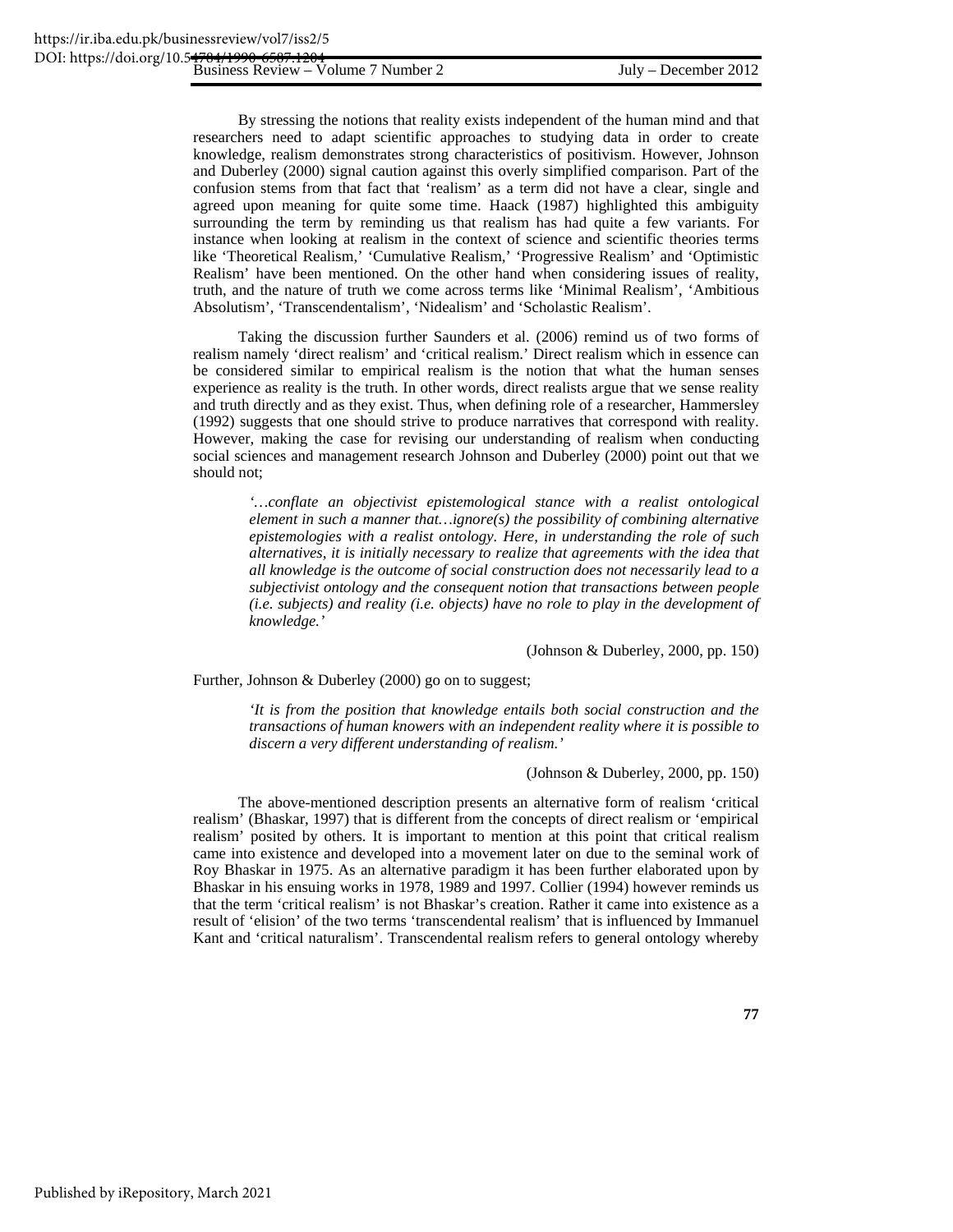an individual is aware of the limitations of his mind while critical naturalism refers to development of implications that transcendental realism has had on human sciences.

Critical realists assert that the natural and social worlds are fundamentally different from each other in the sense that the latter is socially constructed meaning it is dependent on human action. On the other hand, the natural world remains independent of the social world and actions of human beings. As the social world is constructed based upon the understandings of individuals there are bound to be aspects to it of which human beings have no, limited or mistaken knowledge. Consequently, critical realism stresses the need to distinguish between ontology and epistemology. And avoid the 'epistemic fallacy' whereby the distinction between nature of reality and our knowledge of reality is so blurred that we think of the two as the same. While underscoring this difference it is important to remember that we cannot start assuming that reliable knowledge about reality can be developed easily. However, it does imply that while 'epistemic relativism' – the view that knowledge is socially constructed, is acceptable, 'judgemental relativism' – the view that all depictions of the world are equally correct and without any particular preference for one over the other should be rejected (Bhaskar, 1998). Hence the focus should be on whether some of these depictions or representations of the world provide us greater knowledge and understanding of the world than others or not (Fairclough, 2005).

Elaborating further on Roy Bhaskar, Dobson (2002) asserts that on one side we have 'real objects' and on the other we have 'value-laden observation of reality' by human beings. The former is non-transitional and relatively enduring while the latter is transitional and changing. The post-modernist view that espouses a relativist view of science and knowledge and contains both epistemic and judgemental relativism is criticized by Bhaskar for failing to appreciate this difference. Narrating a key difference between objects in social sciences and those in natural sciences Johnson & Duberley (2000) explain that while our understanding of objects change due to transitioning nature of human thought, 'intransitive causal mechanisms' that are found in reality external to the human mind will not change unless these causal mechanisms are dependent on the actions of human beings themselves. To explain things further Bhaskar (1989a) presents the concept of 'stratified ontology'. It means that on one side reality consists of causal mechanisms and events that are the actual truth. On the other side, some and not all of these actual events are conceptually conceived through our empirical experience and observations. It is for this reason that critical realists do not construe causation and reality to mean all that is within the empirical realm of human judgement. Rather, critical realists go a step further to point out that causation and reality can be identified by further exploring the underlying causal mechanisms that result in actual events. A key to understanding critical realism is an appreciation and recognition of abstract forms of these structures and mechanisms that, although not directly observable, control the events we experience in this world. Bhaskar (1989b) goes on to use the term 'retroduction' as an alternative to the traditional deduction (related to positivistic approaches) and induction (related to phenomenological perspectives). Retroduction means describing the underlying structure or mechanism that has resulted in an apparent phenomenon.

Apart from Bhaskar critical realism as a philosophical thought in social sciences has had significant contribution from Margaret Scotford Archer through her book *Realist Social Theory: The Morphogenetic Approach* published in 1995 and Andrew Sayer *Realism and Social Sciences* published in 2000. While explaining the concept of 'stratified ontology' mentioned earlier Fairclough (2005) explains that it draws a distinction among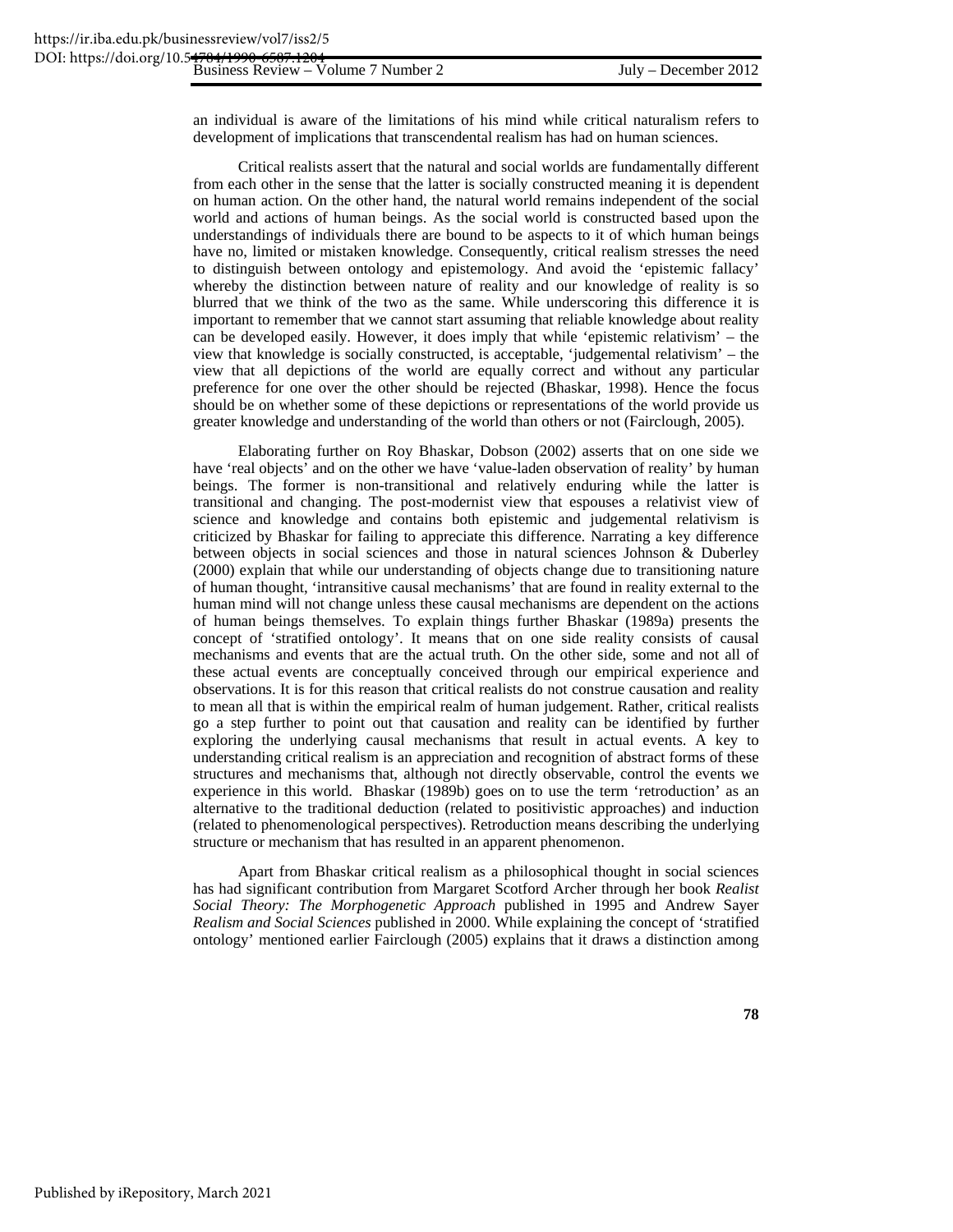the 'real, the 'actual' and the 'empirical.' The 'real' includes structures with their related 'causal' mechanisms. The 'actual' includes events and processes. While the 'empirical' includes that part of the real and actual that is experienced by social actors. In the case of social sciences critical realism claims that there are mediating entities that is social practices that account for the relationship between the 'real' structures and the processes/events.

Taking influence from Bhaskar's ideas Johnson and Duberley (2000) provide the following six key characteristics of critical realism that form the basis for paradigmatic thought underlying this research;

- 1. Critical realism emphasizes a metaphysical ontology meaning that social and natural reality consists of intransitive objects that exist independently of human thought and mind.
- 2. The objects/entities mentioned in (1) may not be observable and different individuals may formulate different understanding of transitive realities based on their own paradigmatic and metaphorical standards.
- 3. By presenting the concept of epistemic relativism, critical realism rejects the idea of theory of truth
- 4. Critical realism takes science to mean something more than science rather than conventionally derived empirical and observable generalizations about the world.
- 5. The concept of science put forward by positivists has little role in thoroughly explaining actual scientific practice except for helping scientists explain their point of view about the world and how they used their concepts to try and explain the world to us.
- 6. Critical realism puts forward an epistemological defence of causal explanation by suggesting that we can understand cause and effect better by exploring the underlying mechanisms, otherwise unobservable, using 'retroduction.'

**Box 1.1:** 'Six key elements of critical realist thought as influenced by Roy Bhaskar', adapted from Johnson and Duberley (2000, pp. 154)

#### **Acknowledging Limitations of a Critical Realist**

While appreciating critical realism as an alternative to traditional paradigms it is important to remember that like other paradigms it also faces some criticisms and questions which are not easy to address. Since we have focused on highlighting the limitations of the dominant quantitative and qualitative paradigms during the earlier part of this paper, it would be downright unfair if one fails to appreciate the limitations of one's own preferred paradigmatic influence. A key issue that is potentially difficult to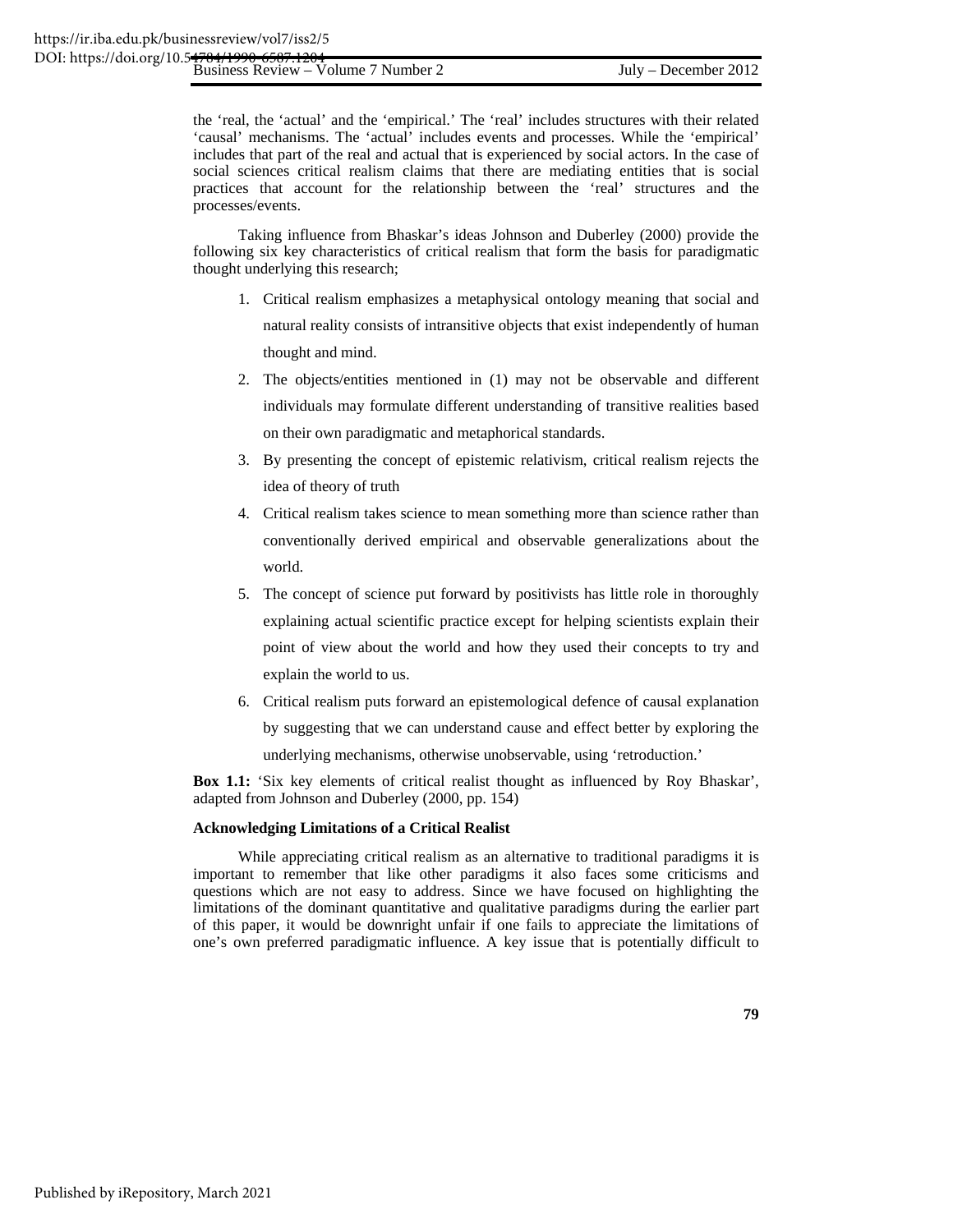resolve for critical realism is the difficulty in knowing whether the instransitive structures that we as researchers have constructed based on our understanding are merely our imagination or real and non-empirical depiction of the actual truth. The metaphysical ontology suggested in Box 1.1, would be difficult to comprehend using our epistemological basis about what the world means to us. Also, by rejecting the possibility of theory-neutral observation it would become a question mark as to how we can establish the truth of our epistemically transitive constructions of reality. Not only that, if our experience of the world does not provide us with complete knowledge of the instransitive reality how can we then use our epistemological thoughts to develop an understanding of the instransitive ontological truth (Johnson & Duberley, 2000).

There have been attempts to resolve some of these underlying criticisms that critical realism faces by bringing in influences from pragmatic school of thought i.e. pragmatism. An important point made by Rorty (1998) is that in order for knowledge to be considered useful and valid, it has to be supported by the pragmatic consensus of people who use a mutually comprehensible language for communicating with each other. Since this mutually comprehensible language can change from one community of people to another Rorty goes on to suggest that truth and reality are changeable according to variations in languages between communities. In an attempt to elaborate this further we take the viewpoint of Sayer (1992, pp. 83) who differentiates between 'thought objects' and 'real objects' by pointing out that there indeed is as external reality that is independent of human mind but it also is resistant to it and thus will remain unknowable. Emphasizing the need to understand the world in terms of our conceptual resources, he however points out that these resources 'd*o not determine the structure of the world itself'. Moreover, 'observation is neither theory-neutral nor theory-determined but theory-laden. Truth is neither absolute nor purely conventional and relative'.* Bhaskar (1989b) himself implies a more realistic or pragmatic solution by suggesting that in social sciences theory and reality are causally dependent on each other. It means that although social theory is influenced by society and has consequences for it, this cannot be implied to suggest that a social theorist can 'construct' social reality'. Sayer (2004) has further underscored the need for critical realists not to engage themselves too much in striving to find out the absolute truth. Rather the focus should be on getting as close as possible to the intransitive metaphysical reality as possible.

#### **Conclusion**

This paper makes the case for researchers in Pakistan to consider use of critical realism as the paradigm underpinning social sciences research. In doing so issues of ontology and epistemology and ensuing paradigm wars have been discussed to highlight the difficulties a researcher faces in agreeing with a particular philosophical view of the world. Contrary to positivism and phenomenology, critical realism brings to our attention the difference between the natural and social worlds. Thus while 'epistemic relativism' – the view that knowledge is socially constructed, is acceptable, 'judgemental relativism' – the view that all depictions of the world are equally correct and without any particular preference for one over the other should be rejected. Bypassing the debate over deduction versus induction, the paper advocates the need for using 'retroduction' espoused by critical realism. Rather than generalizing results to a population or generating theory and in-depth insights, there is a need for researchers to focus on understanding the underlying causal mechanisms that can help provide a more truer picture of reality rather than the absolute truth about it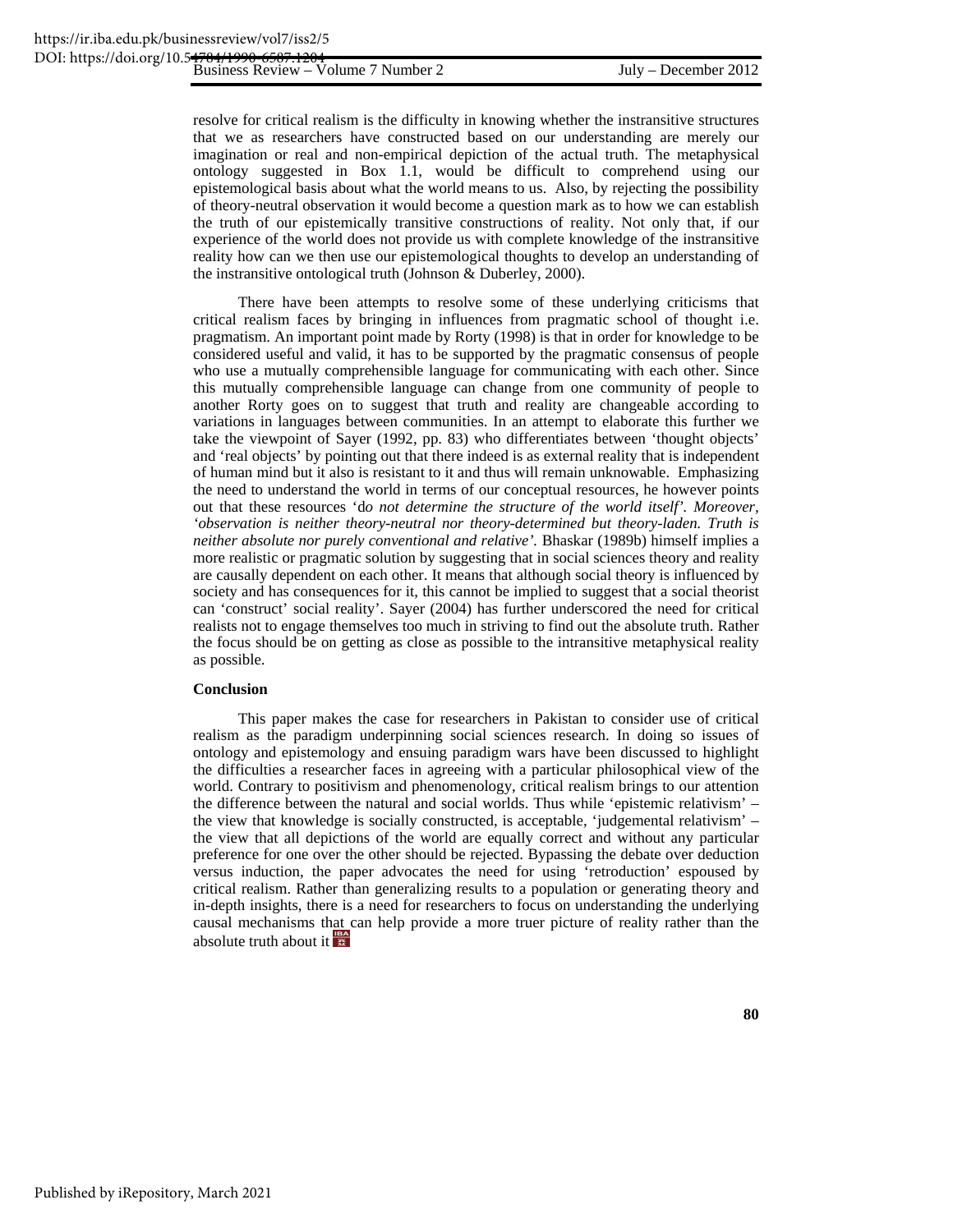#### **References**

Atkinson, P.,&Hammersley, M. (1994).Ethnography and participant observation.In N.K.Denzin, & Y.S. Lincoln (Eds.),*Handbook of qualitative research.*Thousand Oaks, CA: Sage.

Ayer, A.J. (1959),*Logical positivism.* New York: The Free Press.

Bednarz, D. (1985). Quantity and quality in evaluation research: A divergent view. *Evaluation and Program Planning, 8,* 289-306.

Bhaskar, R. (1989a). *The possibility of naturalism*. Brighton: Harvester.

Bhaskar, R. (1989b). *Reclaiming reality: A critical introduction to contemporary philosophy.* London: Verso.

Bhaskar, R. (1997). *A realist theory of science.*New York: Verso.

Bhaskar, R. (1998). *The possibility of naturalism: A philosophical critique of the contemporary human sciences.* London: Routledge.

Biesta, G.,&Burbules, N. (2003).*Pragmatism and educational research*.Lanham, MD: Rowman& Littlefield.

Burrell, G. & Morgan, G. (1979).*Sociological paradigms and organizational analysis: Elements of the sociology of corporate life.*London: Heinemann.

Campbell, D., Stanley, J.,& Gage, N. (1963).*Experimental and quasi-experimental designs for research.* Chicago: Rand McNally

Collier, A. (1994). *Critical realism: An introduction to Roy Bhaskar's philosophy.* London: Verso.

Collis, J., Hussey, R., &Myilibrary, R. (2003).*Business research: A practical guide for undergraduate and postgraduate students*. Basingstoke: Palgrave Macmillan.

Denzin, N., &Lincoln, Y. (1994). Introduction: Entering the field of qualitative research. In N.K.Denzin& Y.S. Lincoln (Eds.), *Handbook of qualitative research.* Thousand Oaks, CA: Sage.

Dobson, P. (2002). Critical realism and information systems research: Why bother with philosophy. *Information Research, 7*.

Easterby-Smith, M., Thorpe, R.,& Lowe, A. (2002).*Management research: An introduction.* London: Sage.

Fairclough, N. (2005). Discourse analysis in organization studies: The case for critical realism. *Organization Studies, 26,* 915-939.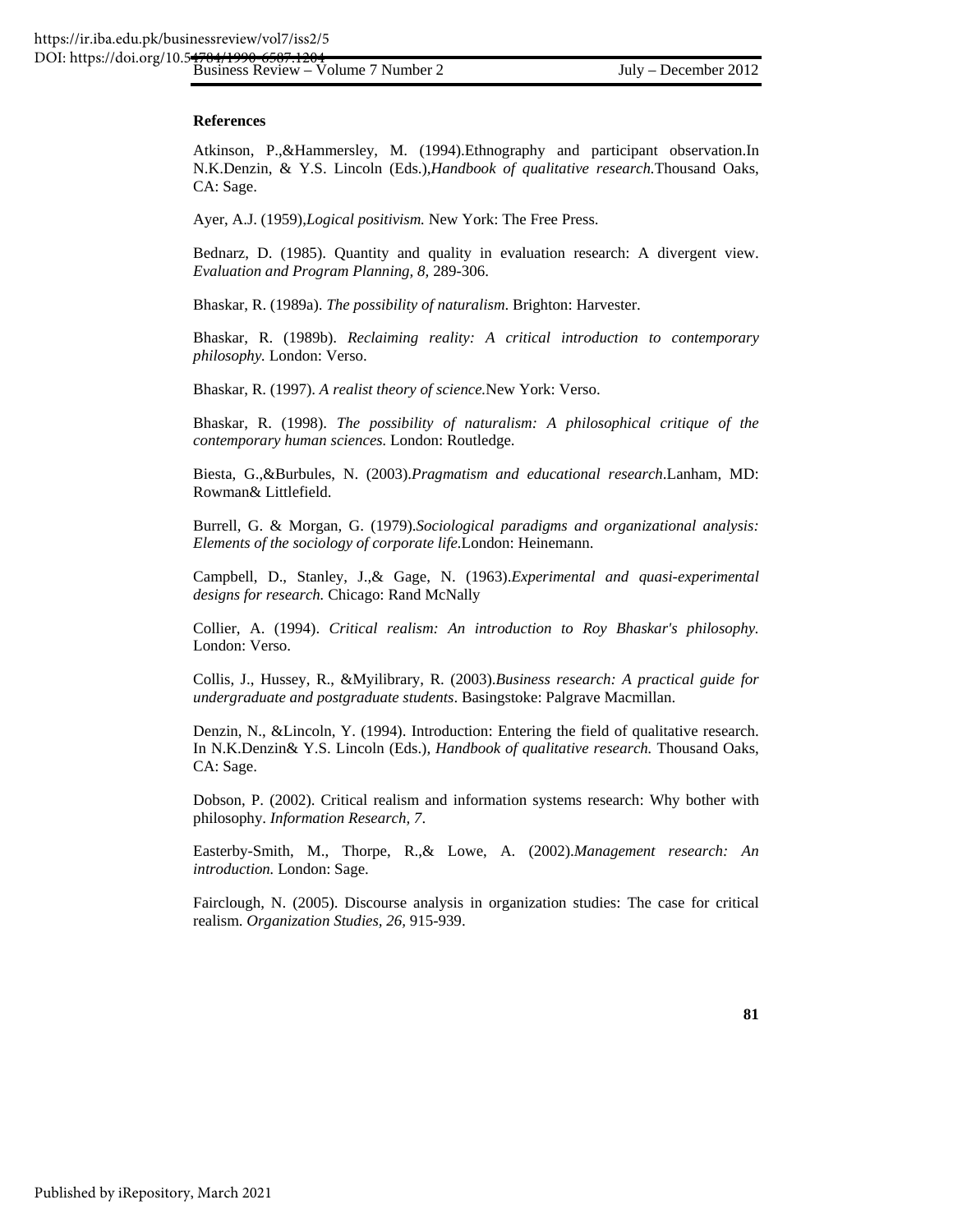Glaser, B., &Strauss, A. (1977).*The discovery of grounded theory: Strategies for qualitative research.* Chicago: Aldine.

Guba, E.,& Lincoln, Y. (1989).*Fourth generation evaluation*. Newbury Park, CA: Sage.

Guba, E., & Lincoln, Y. (1994).Competing paradigms in qualitative research.In N.K.Denzin& Y.S. Lincoln (Eds.), *Handbook of Qualitative Research.*Thousand Oaks, CA: Sage.

Guba, E.,& Lincoln, Y. (2005).Paradigmatic controversies, contradictions, and emerging confluences. In C. Booth &J. Harrington (Eds.), *Developing Business Knowledge.* Thousand Oaks, CA: Sage Publications.

Guba, E.G. (1990).The alternative paradigm dialog. In E.G.Guba (Ed.), *The Paradigm Dialog.* Newbury Park: Sage.

Haack, S. (1987).*Realism.Synthese, 17,* 275-299.

Hammersley, M. (1992).*What's wrong with ethnography? Methodological explorations.* London: Routledge.

Howe, K. (1988). Against the quantitative-qualitative incompatibility thesis or dogmas die hard. *Educational Researcher, 17,* 10-16.

Howe, K. (1992). Getting over the quantitative-qualitative debate.*American Journal of Education, 100,* 236-256.

Hussey, J., &Hussey, R. (1997).*Business research: A practical guide for undergraduate and postgraduate students*. Basingstoke: Macmillan Business.

Johnson, P., &Duberley, J. (2000).*Understanding management research: An introduction to epistemology*.London: Sage.

Johnson, R., &Onwuegbuzie, A. (2004). Mixed methods research: A research paradigm whose time has come. *Educational Researcher, 33,* 14-26.

Kuhn, T. (1970).*The structure of scientific revolutions.* Chicago: Chicago University Press.

Lincoln, Y., &Guba, E. (1985).*Naturalistic inquiry*. Newbury Park, CA: Sage.

Meehl, P.E. (1978). Theoretical risks and tabular asterisks: Sir Karl, Sir Ronald, and the slow progress of soft psychology. *Journal of Consulting and Clinical Psychology, 46,* 806-834.

Morse, J.M. (1991). Approaches to qualitative-quantitative methodological triangulation.*Nursing Research, 40,* 120-123.

Nagel, T. (1986).*The View from Nowhere.* New York: Oxford University Press.